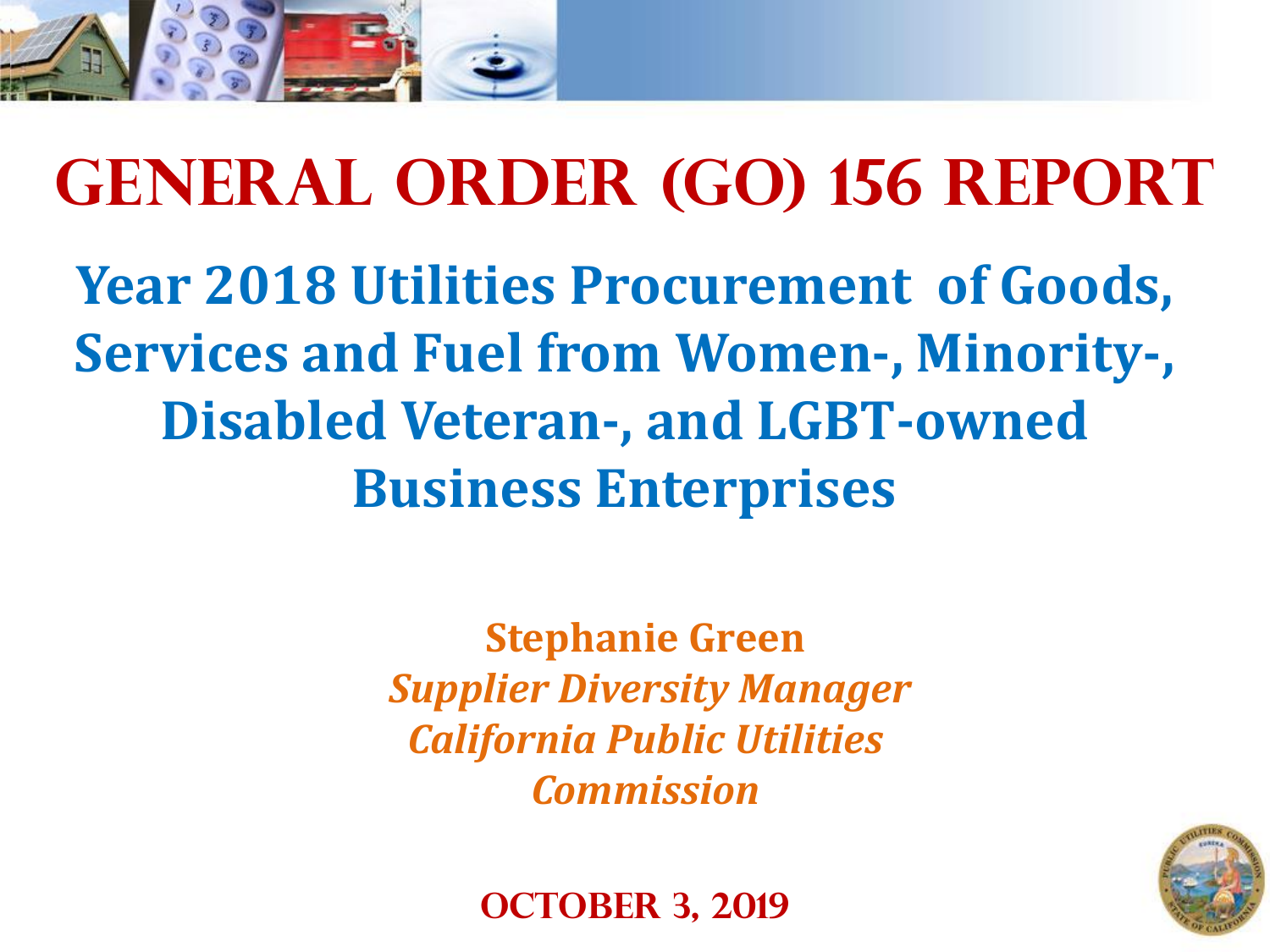

# **CPUC Utility Supplier Diversity Program**

General Order 156 (GO 156):

- Requires utility companies with gross revenues greater than \$25 million annually to have a Supplier Diversity Program
- Encourages utility companies to increase the utilization of Women, Minority, Disabled Veteran, and LGBT owned business enterprises (WMDVLGBTBE) in their procurement activities

Program goal: participation of 15% minority, 5% women and 1.5% Disabled Veteran owned businesses



• \*\*No goal for LGBT-owned businesses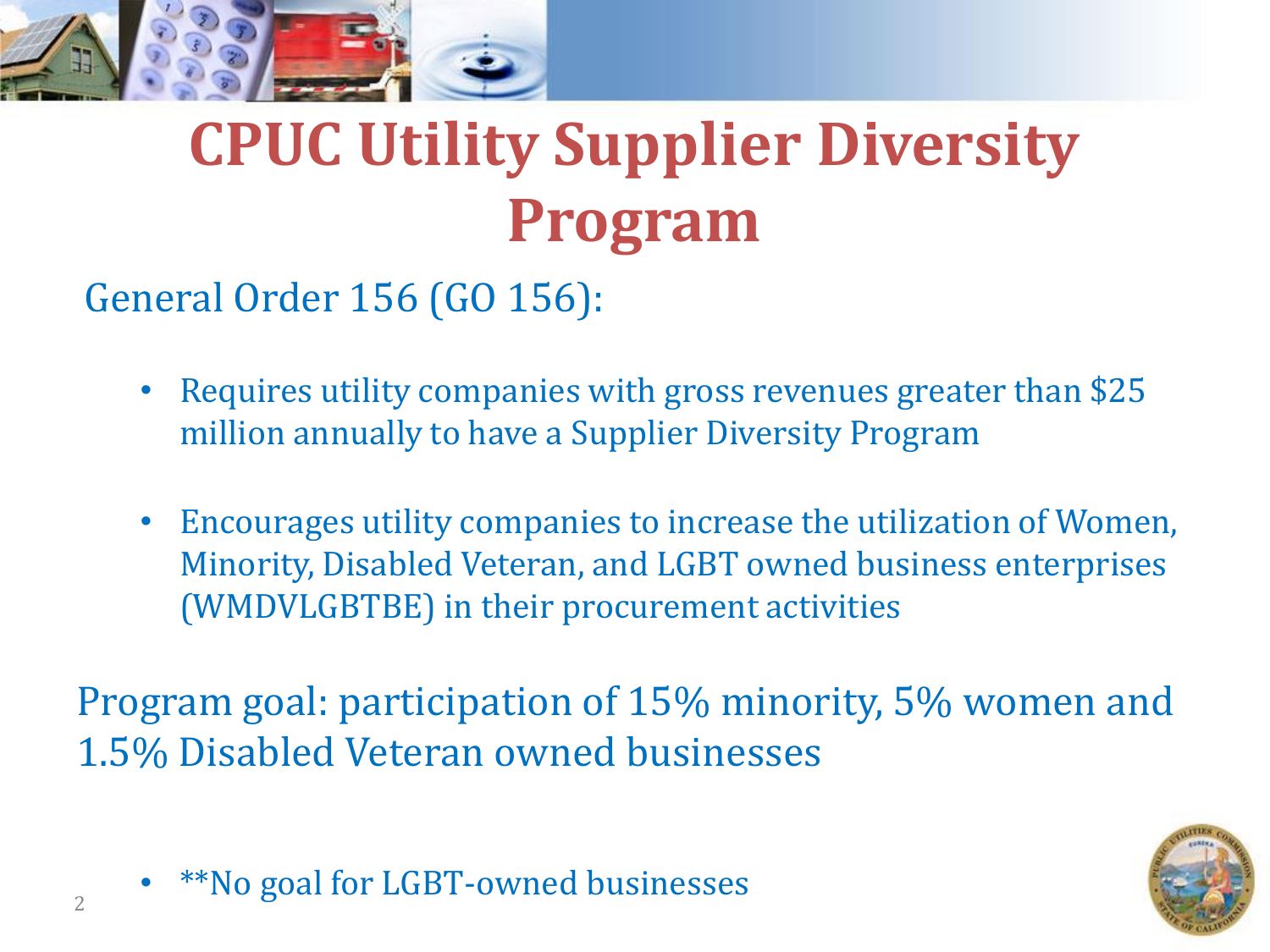

# **GO 156 Report to the Legislature**

- Describes utilities progress in procuring from women-, minority-, disabled veteran-, and LGBT-owned business enterprises (WMDVLGBTBEs) based on a 21.5% goal
	- 15 percent (minority-owned), 5 percent (women-owned), and 1.5 percent (disabled veteran-owned)
	- No goal for LGBT-owned
- 32 utilities submitted their annual GO 156 report to CPUC

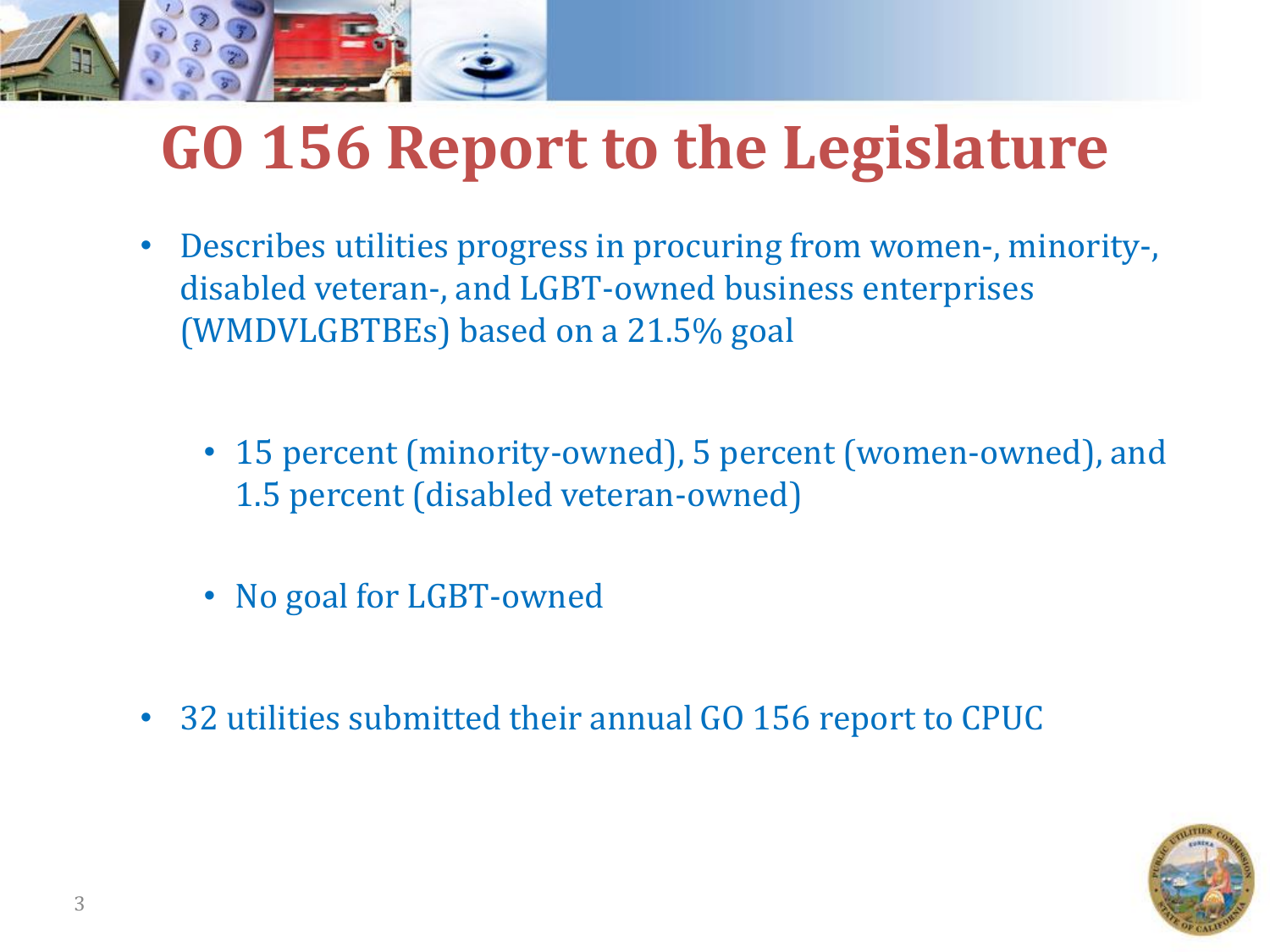

#### **2018 Utilities Diverse Procurement Overview**

2,824 total direct diverse suppliers



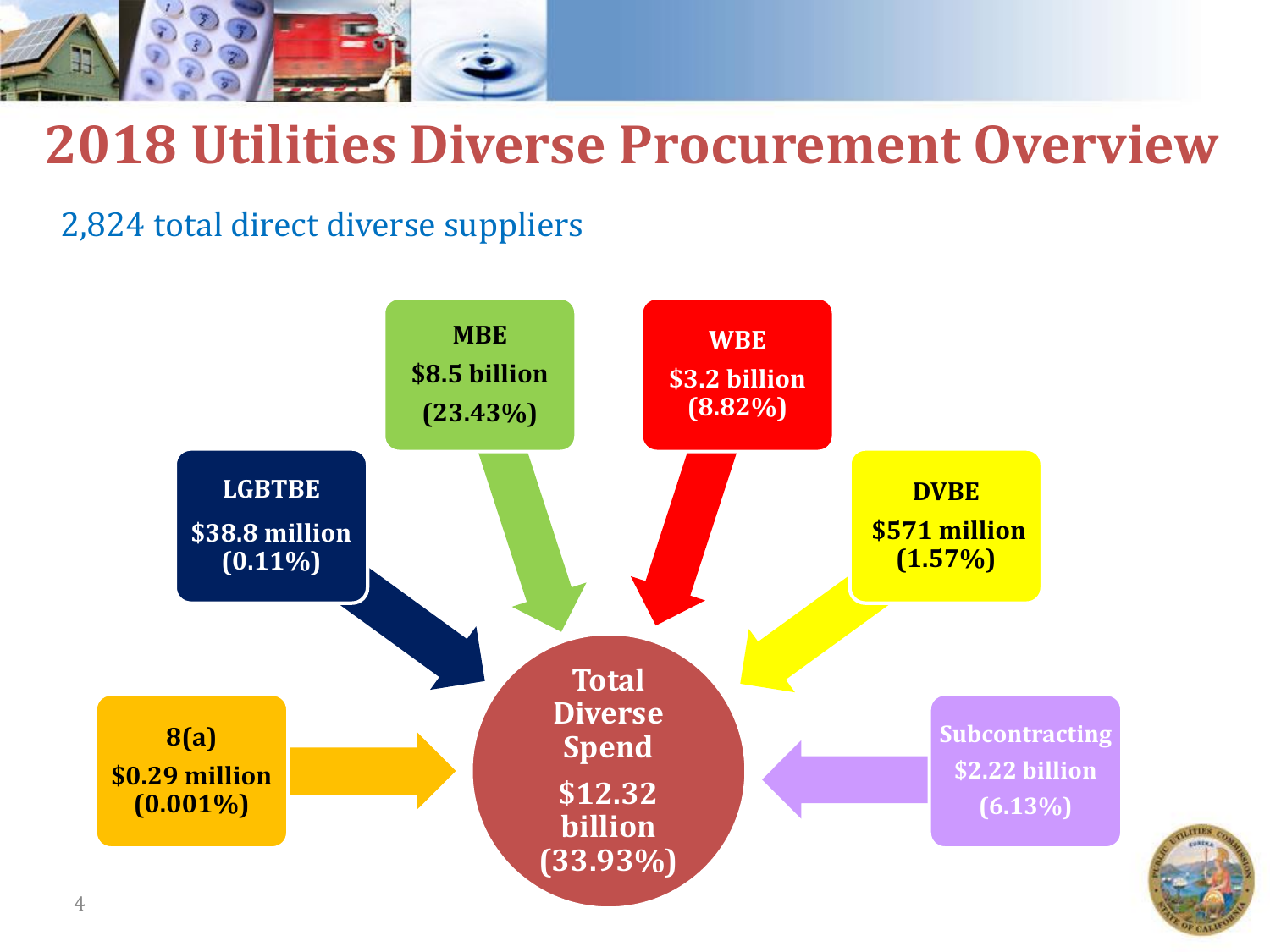

#### **2017/2018 Utilities Diverse Procurement**



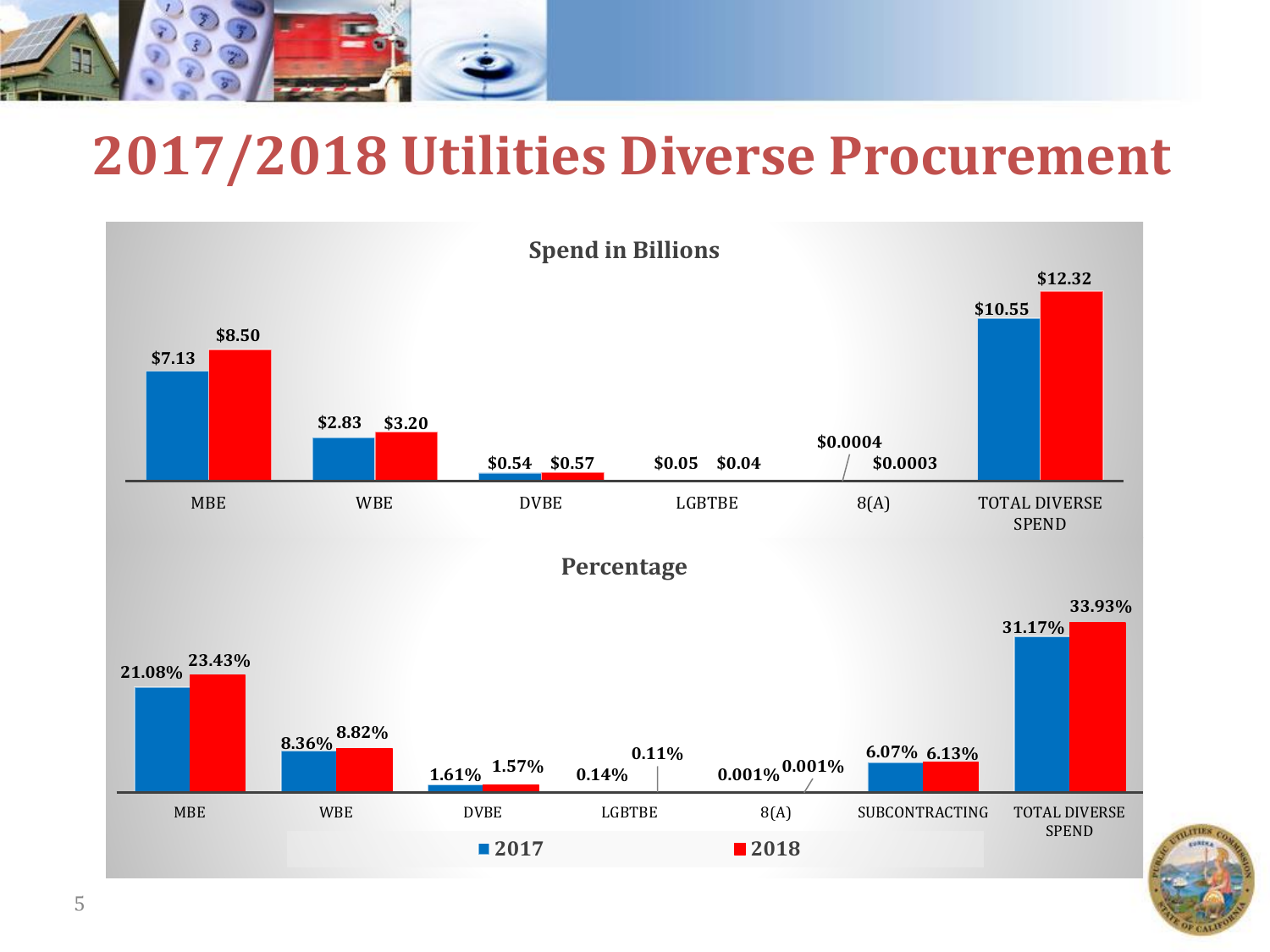

#### **2014-2018 Utilities Diverse Procurement**

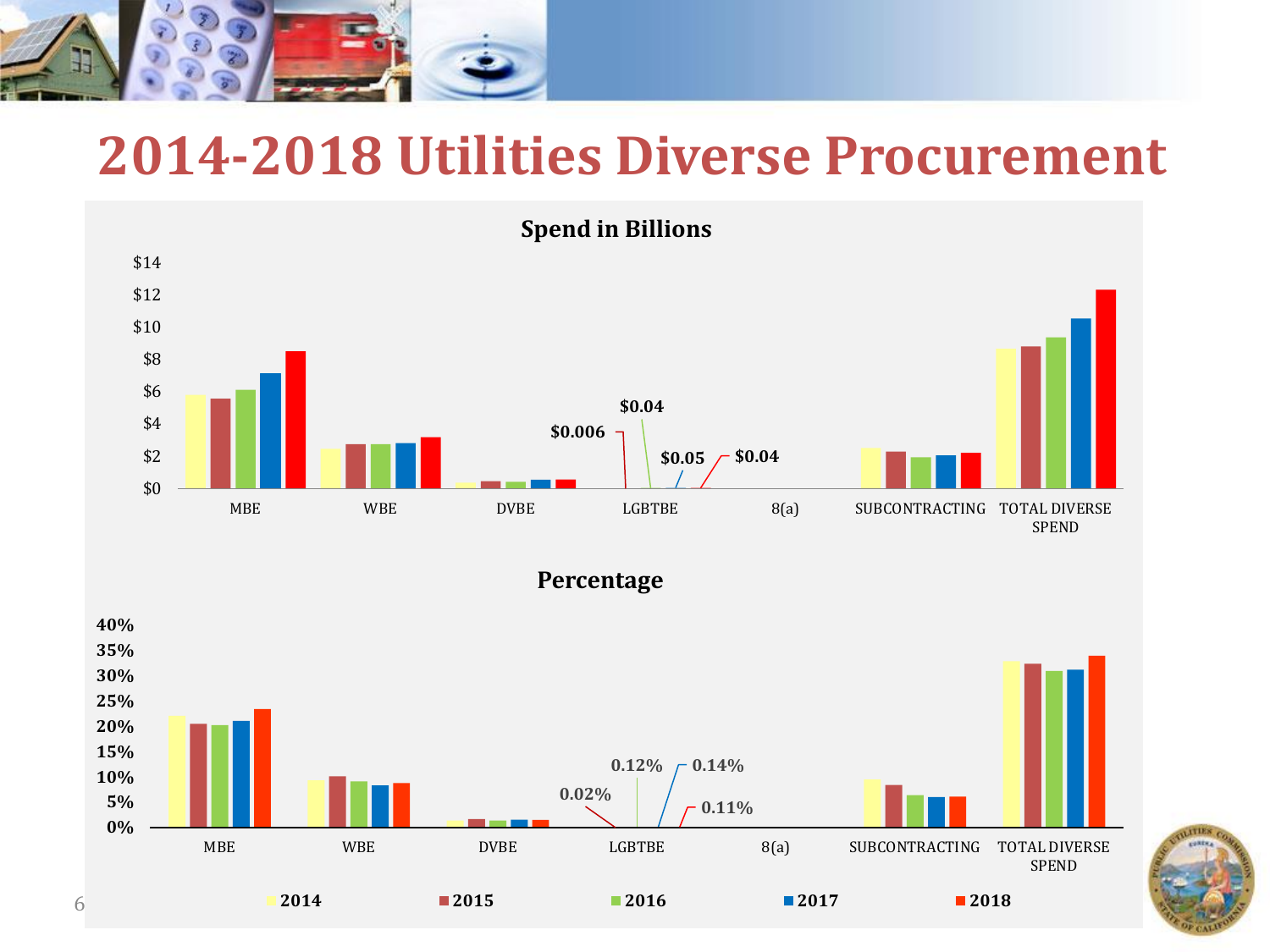

# **2014-2018 Utilities Diverse Subcontracting Spend and Percentage**



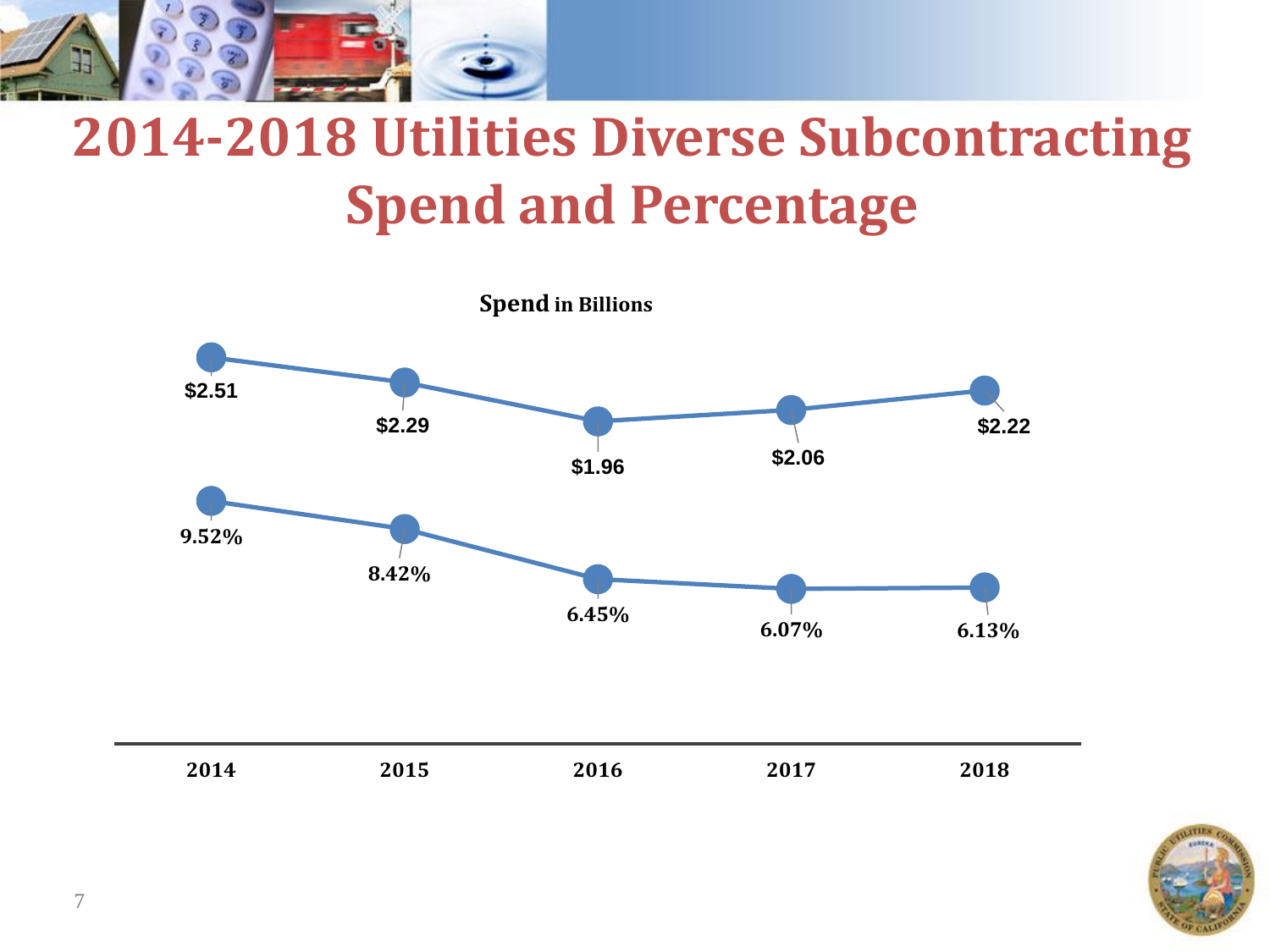

# **2018 Top 10 Performers**



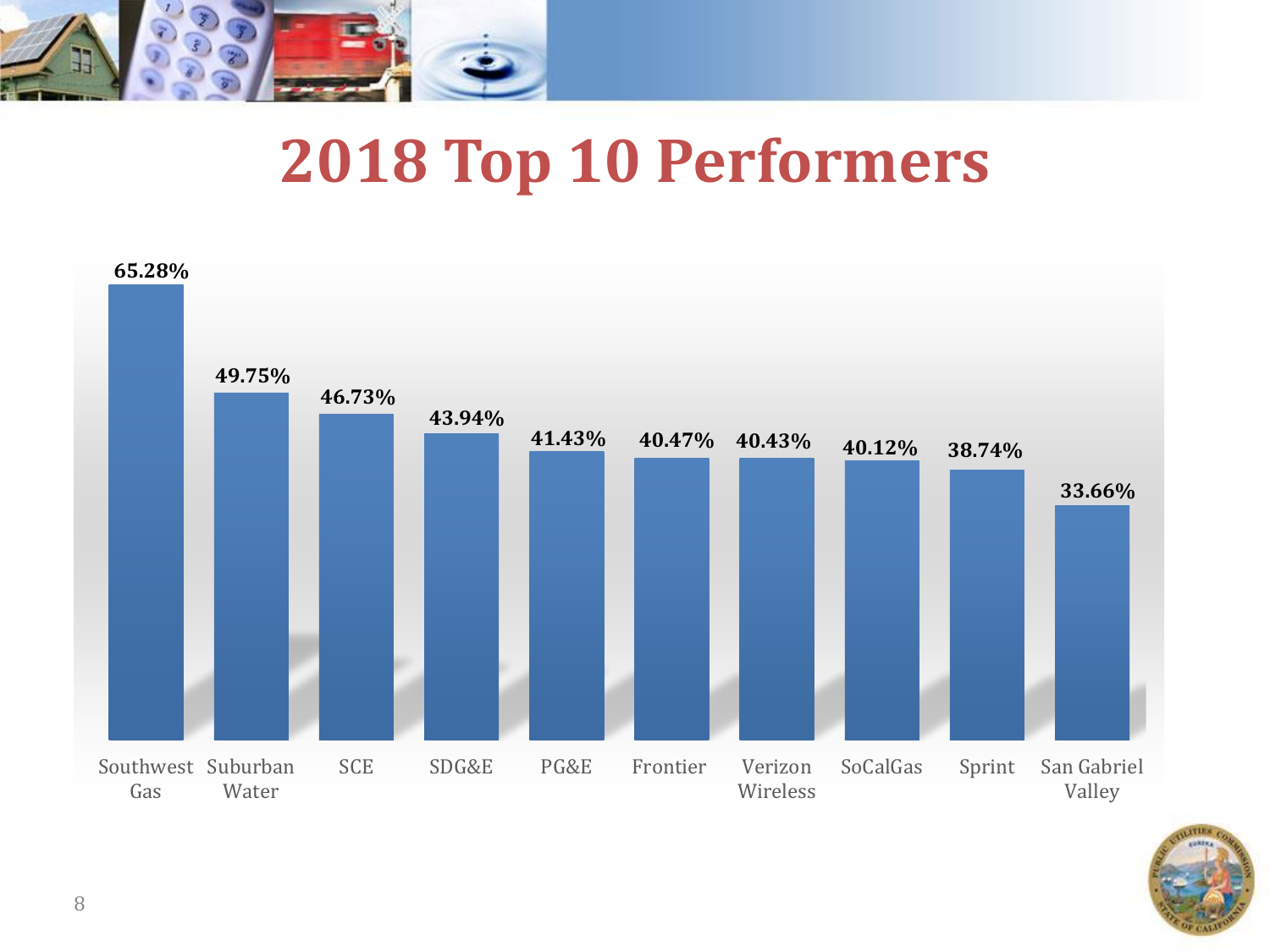

## **Utilities with the least WMDVLGBTBE Procurement in 2018**



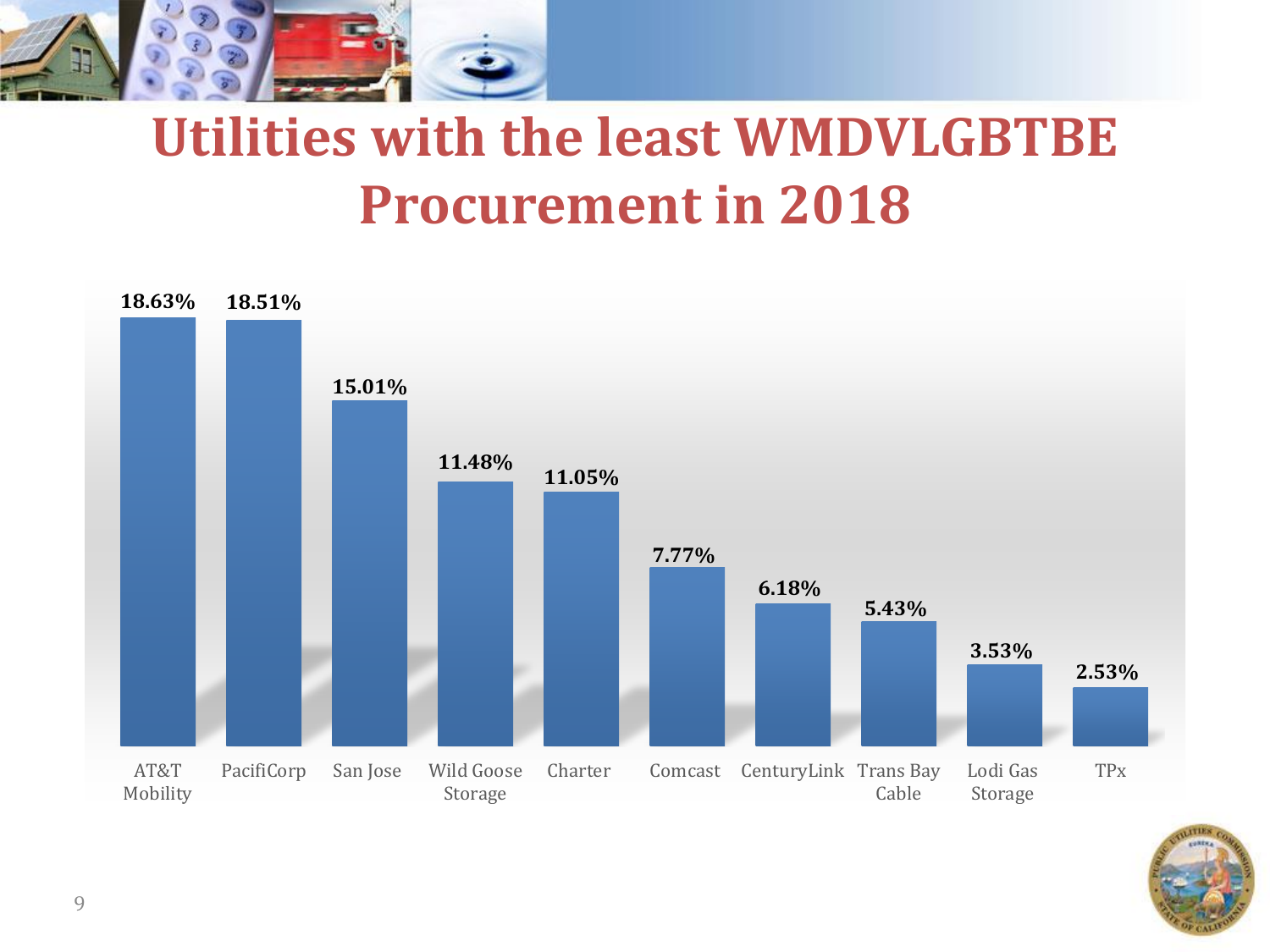

## **Utilities Who Met All Three Goals in 2018**

**15% Minority 5% Women 1.5% DVBE**

| <b>Cal-Am Water</b>       | 15.65% | 9.29%     | 1.97% |
|---------------------------|--------|-----------|-------|
| <b>Golden State Water</b> | 23.14% | 5.19%     | 2.48% |
| PG&E                      | 25.39% | 11.53%    | 4.47% |
| <b>SDG&amp;E</b>          | 25.46% | 13.82%    | 4.31% |
| <b>SCE</b>                | 27.97% | $16.54\%$ | 2.20% |

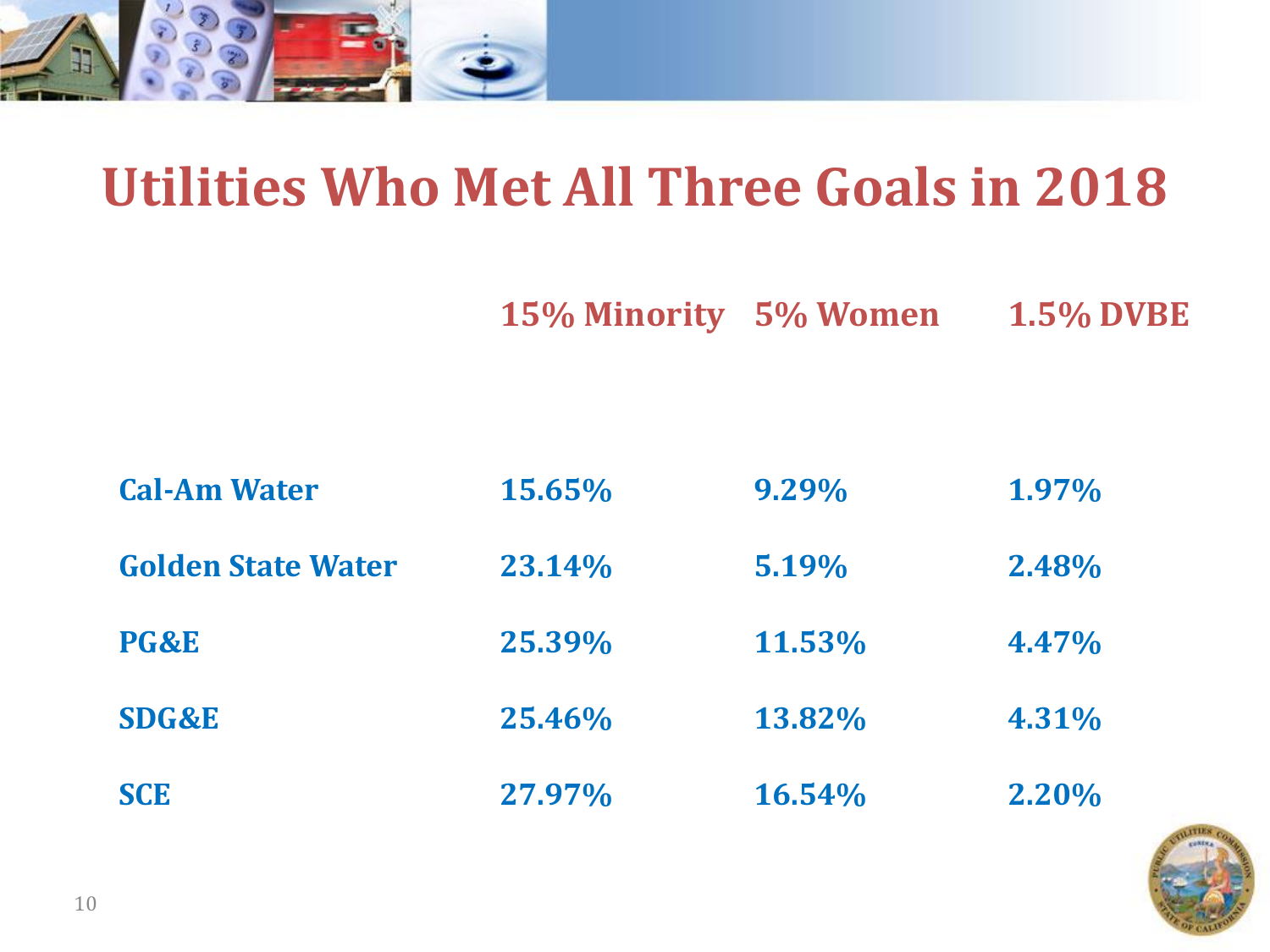

## **GO 156 Program Challenges**

- Centralized procurement policy
- Strategic sourcing
- Emerging technologies and new market entrants
- Limited diverse suppliers that meet the scale and requirements of contracts
	- Credit, bond, security, capital etc. requirements
	- Terms and conditions of payment
	- Size of diverse suppliers
	- Location of contracts
- Diverse subcontracting reporting and quality of diverse subcontracting data
- Fuel and power procurement continue to decline significantly

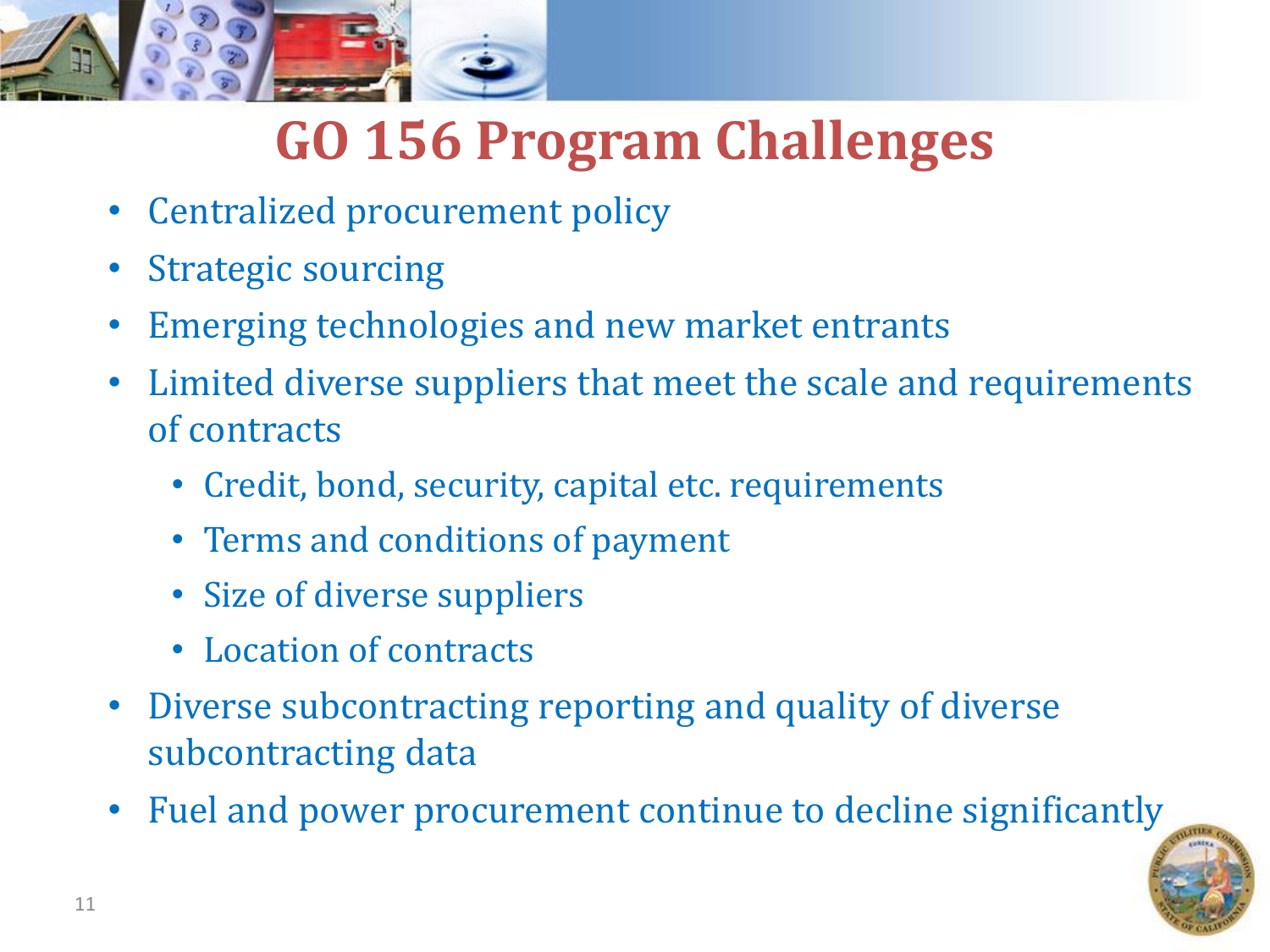

## **GO 156 – Next Steps**

#### **Update/Enhance**

- Identify approaches to best utilize the utilities' subcontracting programs
- Continue collaborations with utilities and business organizations to identify and find solutions for challenges and barriers
- Analyze LGBTBE yearly spend and market conditions in preparation for LGBTBE goal setting discussions
- Continue discussions with DVBE organizations and other interested groups for legislative solutions to include non-California domiciled DVBEs

#### **Quantify**

• Continue to quantify and capture the socioeconomic value of GO 156

#### **Outreach**

- Advocate for WMDVLGBTBEs inclusion in utilities procurement activities
- Increase the number of certified WMDVLGBTBEs
- Strengthen partnerships with WMDVLGBTBEs organizations and communities